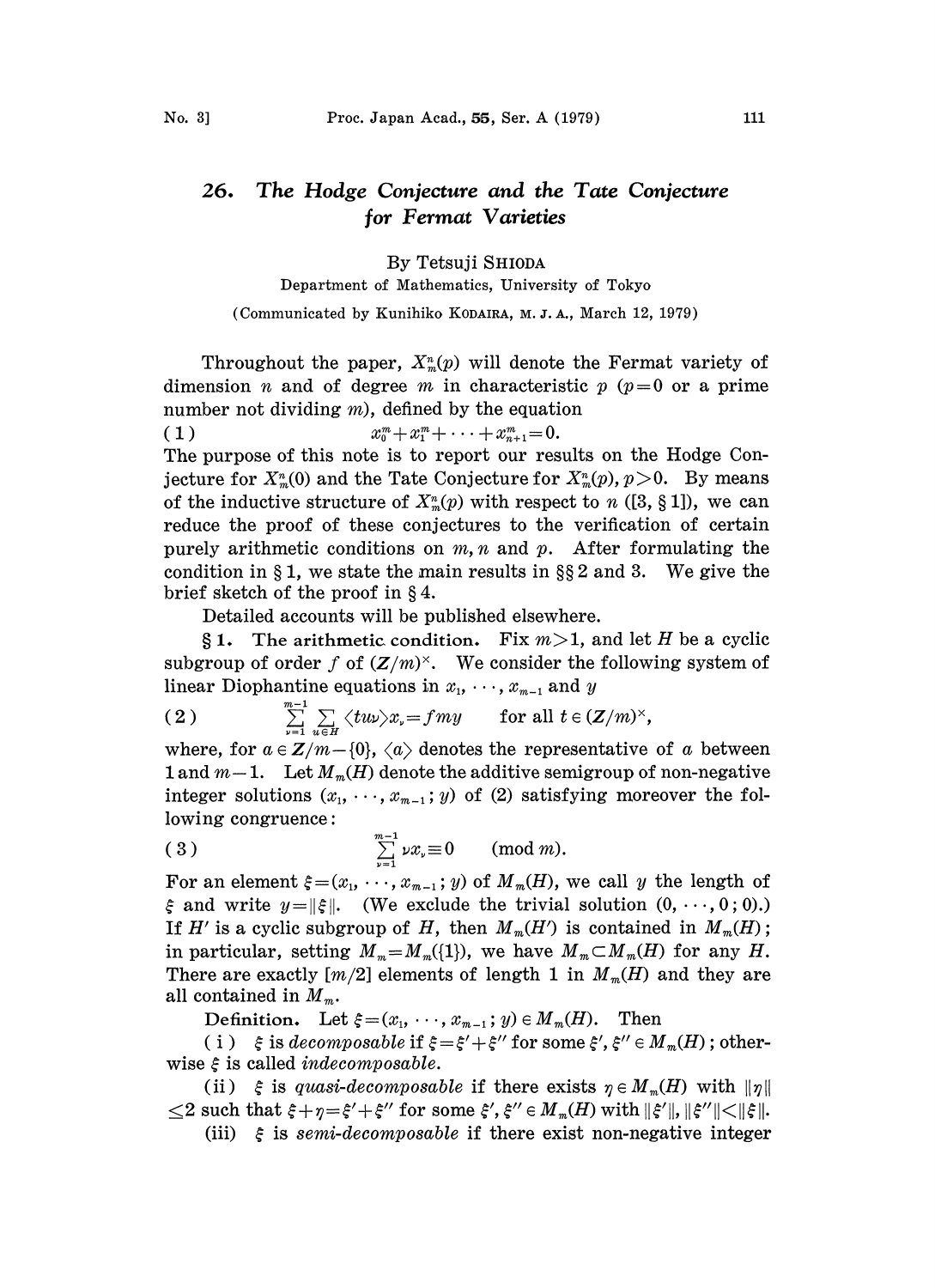solutions  $(x'_n)$  and  $(x''_n)$  of (3) such that  $x_n = x'_n + x''_n$  and  $\sum x'_n = \sum x''_n = 3$ (this occurs only if  $y = \frac{\xi}{-3}$ ).

By Gordan's lemma, there are only finitely many indecomposable elements in  $M_m(H)$ , and they form the minimal set of generators of  $M_m(H)$ . Now let us formulate the following conditions  $(P_m^n(H))$  for n even

 $(P_m^n(H))$  Every indecomposable element  $\xi$  of  $M_m(H)$  with  $3 \leq ||\xi||$  $\leq n/2+1$  is either quasi-decomposable or semi-decomposable.

This condition is vacuous if  $n \leq 2$  or if  $M_m(H)$  has no indecomposable elements with length  $\geq 3$ . For sufficiently large n,  $(P_m^n(H))$  is equivalent to the following:

 $(P_m(H))$   $M_m(H)$  has no indecomposable elements of length  $\geq 3$ which are neither quasi-decomposable nor semi-decomposable.

§ 2. The Hodge Conjecture for  $X_m^n(0)$ . Given a smooth projective variety  $X$  over the field of complex numbers  $C$ , the Hodge Conjecture for  $X$  states that the space of rational cohomology classes of type  $(d, d)$  on X is spanned over Q by the classes of algebraic cycles of codimension d on X (cf. [1]). For the Fermat variety  $X_{m}^{n}=X_{m}^{n}(0)$  over C, this is non-trivial only in case *n* is even and  $d=n/2$ . We call the condition  $(P_m^n(H))$  or  $(P_m(H))$  for  $H=\{1\}$  simply  $(P_m^n)$  or  $(P_m)$ .

Theorem 1. If the condition  $(P_m^n)$  is satisfied, then the Hodge Conjecture for the Fermat variety  $X_{m}^{n}$  is true.

The condition  $(P_m^n)$  has been verified for the following values of m and n (at least): 1) m prime, all n (Parry), 2)  $m \le 20$ , all n and 3)  $m=21$  and  $n\leq10$ . Therefore the Hodge Conjecture for  $X_m^n$  is true for these  $m$  and  $n$ . Thus we have extended the recent results of Ran [2] for *m* prime to some extent. Hopefully the condition  $(P_m^n)$  might be always true.

Theorem 2. Fix  $m>1$ . If the condition  $(P_m)$  is satisfied, then the Hodge Conjecture for arbitrary product  $X_{m}^{n_{1}} \times \cdots \times X_{m}^{n_{k}}$  is true.

§ 3. The Tate Conjecture for  $X_{\infty}^{n}(p)$ . Given a smooth projective variety X over a finite field  $k=F_q$  such that  $\overline{X}=X\times_k\overline{k}$  is irreducible  $(\bar{k}$ = the algebraic closure of k), the Tate Conjecture for X over k states that the order of pole of the zeta function  $Z(X/k, T)$  at  $T=1/q^d$  is equal to the dimension of the subspace of  $H^{2d}_{et}(\overline{X}, \overline{Q}_l)$  spanned by classes of k-rational algebraic cycles of codimension d on X ([5,  $\S 3$ ]). For the Fermat variety  $X_m^n(p)$ , this is non-trivial only in case *n* is even and  $d = n/2$ .

We choose the base field  $k=F_q$  for  $X_m^n(p)$  as follows. Let f be the order of p mod m in  $(Z/m)^{\times}$  and let  $q=p^{fm'}$ , where  $m'=L.C.M.$   $(m, 2)$ . We denote by  $H_p$  the cyclic subgroup of  $(Z/m)^\times$  generated by p mod m, and call the condition  $(P_m^n(H_p))$  or  $(P_m(H_p))$  simply  $(P_m^n(p))$  or  $P_m(p)$ ).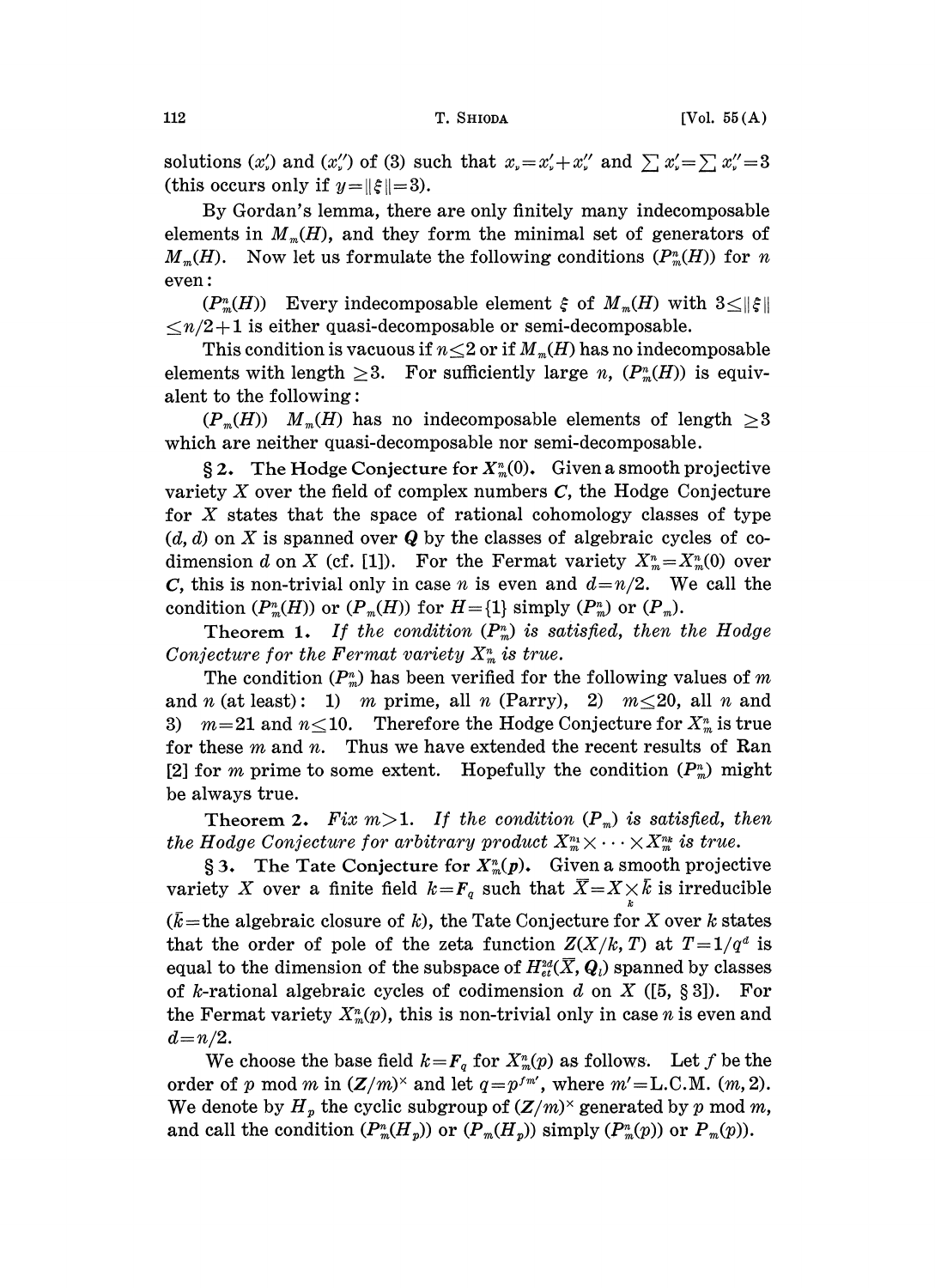Theorem 3. With the above notation, the Tate Conjecture for  $X_{m}^{n}(p)$  over  $F_{q}$  is true, provided that the condition  $(P_{m}^{n}(p))$  is satisfied.

The condition  $(P_m^n(p))$  has been verified in the following cases:

i)  $p\equiv 1 \pmod{m}$ , m, n satisfying  $(P_m^n)$  (cf. § 2).

ii)  $p^* \equiv -1 \pmod{m}$  for some  $\nu$ , m, n arbitrary ("supersingular" case).

Tate himself proved the Conjecture in case i) with  $n=2$  and in case ii), and remarked that the case i) with arbitrary  $n$  (even) follows from the Hodge Conjecture for  $X_{\infty}^{n}$  ([5, p. 102]). We have also proved the Tate Conjecture for  $X_m^n(p)$  in case ii) and in the surface case:

iii)  $n=2, p, m$  arbitrary ([3, § 2]).

Furthermore, we have verified the condition  $(P_m^n(p))$  in a few more cases:

iv)  $m \leq 8$ , p, n arbitrary.

Note that some cases in iv) are not covered by i), ii) or iii), i.e.  $n>2$ and  $m=7$ ,  $p=2, 4$  (7) or  $m=8$ ,  $p=3, 5$  (8).

**Theorem 4.** Fix m and p. If the condition  $(P_m(p))$  is satisfied, then the Tate Conjecture for arbitrary product  $X_{m}^{n_1} \times \cdots \times X_{m}^{n_k}$  is true.<br>Remark. The global Tate Conjecture for  $X_{m}^{n}$  over certain

The global Tate Conjecture for  $X_m^n$  over certain algebraic number fields follows from the Hodge Conjecture for  $X_m^n$ (cf.  $[5, §4]$ ).

4. The outline of the proof. We shall briefly outline the basic idea of the proof. For simplicity, we write  $X^n = X_m^n(p)$ , fixing m and p. Let  $n=r+s$  with  $r, s\geq 1$ . Using the inductive structure of  $X<sup>n</sup>$  ([3, Theorem 1.7]), we have a natural isomorphism

 $s^{(*)}$   $[H_{\text{prim}}^r(X^r) \otimes H_{\text{prim}}^s(X^s)]^{\mu_m} \oplus [H_{\text{prim}}^{r-1}(X^{r-1}) \otimes H_{\text{prim}}^{s-1}(X^{s-1})(1)] \simeq H_{\text{prim}}^n(X^n),$ which is equivariant with respect to the natural action of  $G<sup>n</sup>$  on each term and which preserves algebraic cycles. Here  $G<sup>n</sup>$  is the quotient group of the  $(n+2)$ -fold product of  $\mu_m$  by the subgroup of diagonal elements, and  $H^n_{\text{prim}}(X^n)$  is the "primitive part" of  $H^n(X^n)$  if n is even  $(n\geq 0)$ , and equal to  $H^n(X^n)$  if n is odd. The cohomology  $H^n(X^n)$  is the complex cohomology if  $p=0$ , and the *l*-adic etale cohomology if  $p>0$ , where *l* is a prime number such that  $l \neq p$  and  $l \equiv 1 \pmod{m}$ . We have the eigenspace decomposition of  $H^n_{\text{prim}}(X^n)$ :

$$
H^n_{\text{prim}}(X^n) = \bigoplus_{\alpha \in \mathfrak{A}_m^n} V(\alpha), \qquad \dim V(\alpha) = 1,
$$

where  $\mathfrak{A}_m^n$  is the subset of characters of  $G^n$  defined by

 $\mathfrak{A}_{m}^{n}=\{\alpha=(a_{0}, \cdots, a_{n+1})|a_{i}\in \mathbb{Z}/m, a_{i}\neq 0, \sum a_{i}=0\}.$ 

If  $p>0$ , the decomposition is compatible with the action of Frobenius endomorphism F of  $X<sup>n</sup>$  relative to  $F<sub>q</sub>$ ; the eigenvalue of  $F<sup>*</sup>$ on  $V(\alpha)$  is given by the Jacobi sum  $j(\alpha)$  of Weil [7] up to the sign  $(-1)^n$ . The condition for  $j(\alpha)$  to contribute to the pole of  $Z(X^n/F_{\alpha}, T)$  can be explicitly described by Stickelberger's theorem ([8], cf. [3]). If  $p=0$ ,